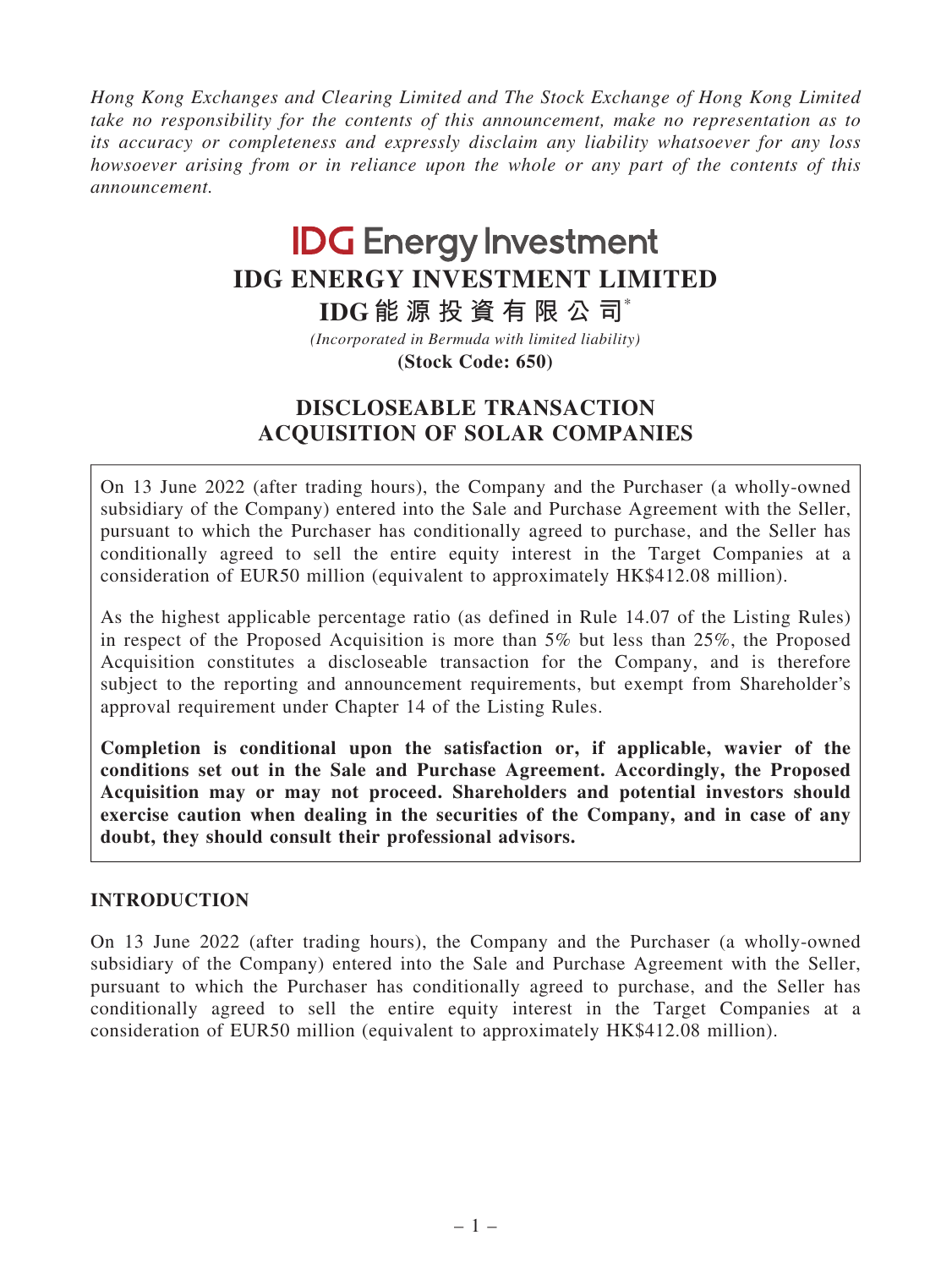#### THE SALE AND PURCHASE AGREEMENT

The principal terms of the Sale and Purchase Agreement are set out as follows:

*Date:* 13 June 2022

- *Parties:* (1) the Seller:
	- (2) the Purchaser; and
	- (3) the Company (as guarantor for the Purchaser's obligations and liabilities)

To the best of the Directors' knowledge, information and belief having made all reasonable enquiries, as at the date of this announcement, the Seller and its ultimate beneficial owners are third parties independent of the Company and its connected persons.

*Subject matter:* Under the Sale and Purchase Agreement, the Purchaser and the Seller shall enter into an equity transfer agreement in relation to the sale and transfer of the entire equity interest in each of the Target Companies by the Seller to the Purchaser (substantially in the form attached to the Sale and Purchase Agreement), which shall take effect upon Completion.

> Upon Completion, the financial results of the Target Companies will be consolidated into that of the Company with effect from the Completion Date.

*Consideration:* Pursuant to the Sale and Purchase Agreement, the consideration for the Proposed Acquisition of EUR50 million (equivalent to approximately HK\$412.08 million) will be settled by the Purchaser to the Seller in cash via bank transfer at Completion.

> The consideration was determined after arm's length negotiation between the parties with reference to, among others, (i) the registered capital and audit report of each of the Target Companies; (ii) the contract value of the solar business in China conducted by the Seller, including the Target Companies, for the year ended 31 December 2021; (iii) other reasons for and benefits of the Proposed Acquisition as elaborated under the section headed ''Reasons for and Benefits of the Proposed Acquisition'' in this announcement; and (iv) the future development prospect of the solar business in China and the solar industry.

> The payment to be made by the Purchaser under the Sale and Purchase Agreement will be fully satisfied by the internal resources of the Company.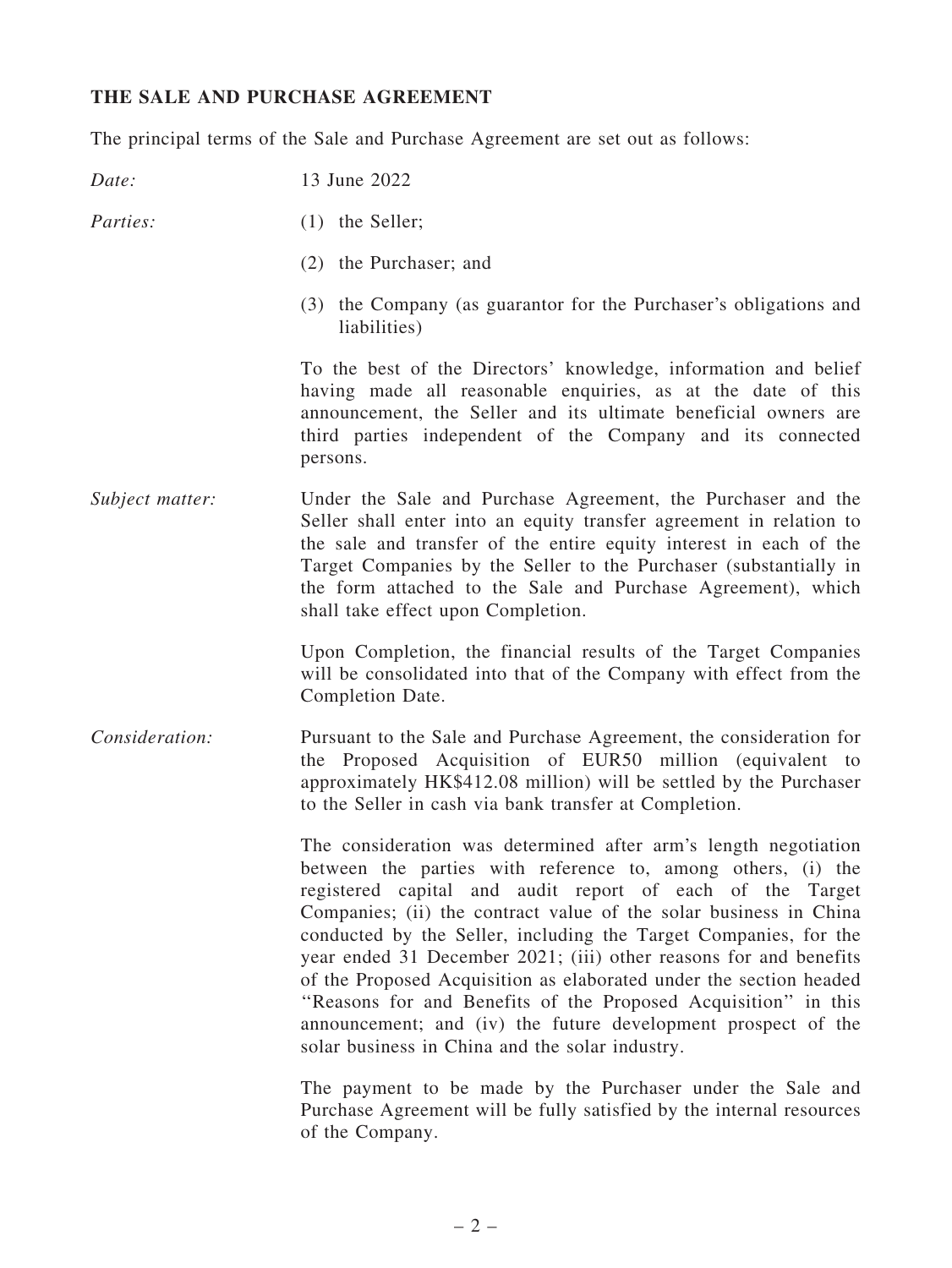*Completion:* The Completion shall take place within 15 Business Days after the day on which the conditions are satisfied or waived or at any other time or date agreed upon in writing by the Seller and the Purchaser pursuant to the Sale and Purchase Agreement. The Completion Date shall be the date on which the Completion actually occurs and on which the last of the conditions has been satisfied or duly waived.

> Subject to the terms of the Sale and Purchase Agreement, in the event that the Completion has not taken place by 30 November 2022, each of the Purchaser and the Seller shall be entitled to terminate the Sale and Purchase Agreement by giving written notice to the other party.

#### *Conditions precedent:* The Completion is conditional upon satisfaction or, if applicable, wavier of the following conditions:

- (i) The Proposed Acquisition having fully complied with applicable requirements of the Listing Rules or such other request of the Stock Exchange; and
- (ii) The Seller having terminated certain intra-group agreements with respect to the Target Companies as well as prepared all other legal amendments to execute the transaction according to the Sale and Purchase Agreement.

The condition (i) above may be waived by written agreement between the Purchaser and the Seller, and the condition (ii) can be waived in writing by the Purchaser to the extent legally permissible, in full or in part, at any time. As at the date of this announcement, none of the conditions above has been satisfied or waived by the relevant parties.

- *Guarantee:* Under the Sale and Purchase Agreement, the Company agreed to accede to any obligations and liabilities of the Purchaser under the Sale and Purchase Agreement, as if it were the Guarantor's own principal obligations or liabilities.
- *Non-competition undertaking:* For a period of five years after the Completion Date, the Seller shall not, and shall procure its indirect sole shareholder, RENA Holding I GmbH, and its subsidiaries (excluding the Target Companies) not, directly or indirectly acquire, enter into, establish, conduct or promote any entity, business, business unit or any business activity (whether on its own account in partnership or in joint venture or as shareholder, director, officer, employee, partner, lender, adviser, consultant, agent or otherwise) which directly or indirectly competes with the solar business in China or any part thereof.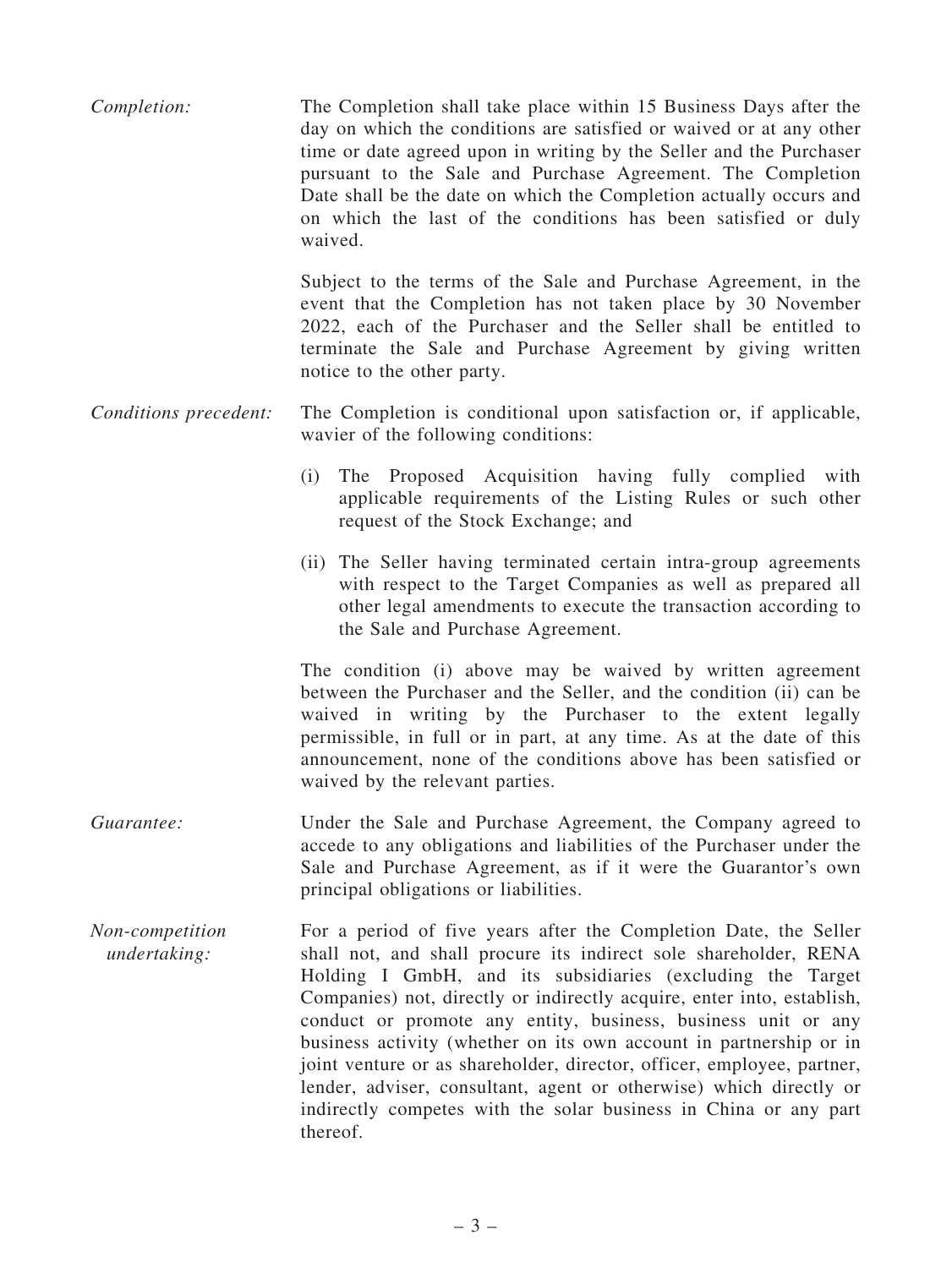*Further arrangements in connection with the Proposed Acquisition:*

- (i) The Seller shall seek the consents from each counterparty of certain operation contracts as specified in the Sale and Purchase Agreement for the transfer of such contracts to the Purchaser as soon as practicable but in any event within ten Business Days after the execution date of the Sale and Purchase Agreement, and use its reasonable effort in obtaining such consents within 60 calendar days after the execution date of the Sale and Purchase Agreement. If such consents are obtained by the Seller, the Purchaser and the Seller will enter into a separate sale and transfer agreement in relation to the sale and transfer of such contracts by the Seller to the Purchaser. The compensation amount payable by the Purchaser to the Seller representing the account receivables and other payables to the Seller as of the date of the Sale and Purchase Agreement is expected to not exceed EUR7.742 million (equivalent to approximately HK\$63.81 million).
- (ii) On the date of the Sale and Purchase Agreement, the following ancillary agreements were entered into by the parties thereto:
	- (a) the Seller entered into the solar IP license agreement with the Purchaser, pursuant to which the Seller agreed to grant to the Purchaser an exclusive, transferable and sublicensable (through multiple tiers) worldwide license to use the licensed solar patents and the licensed solar know-how in the solar business in China during a term of 15 years from the Completion Date;
	- (b) the Seller entered into the transitional services agreement with the Target Companies, PDT Xuzhou and PDT Shanghai (both are wholly-owned subsidiaries of the Company), pursuant to which the Seller and its affiliates shall provide certain services to the Target Companies, PDT Xuzhou and PDT Shanghai in relation to the solar business in China, including engineering support, technology services, operations support and software licenses, for a term of no more than twelve months from the Completion Date; and
	- (c) the Seller entered into the transitional trademark license agreement with the Target Companies, pursuant to which the Seller agreed to grant to the Target Companies a nonexclusive, non-transferable, sublicensable and royalty-free license to use the licensed trademarks until the later of twelve months after the Completion Date or 31 December 2023 or such later date that may be mutually agreed in writing by the Seller and the Purchaser.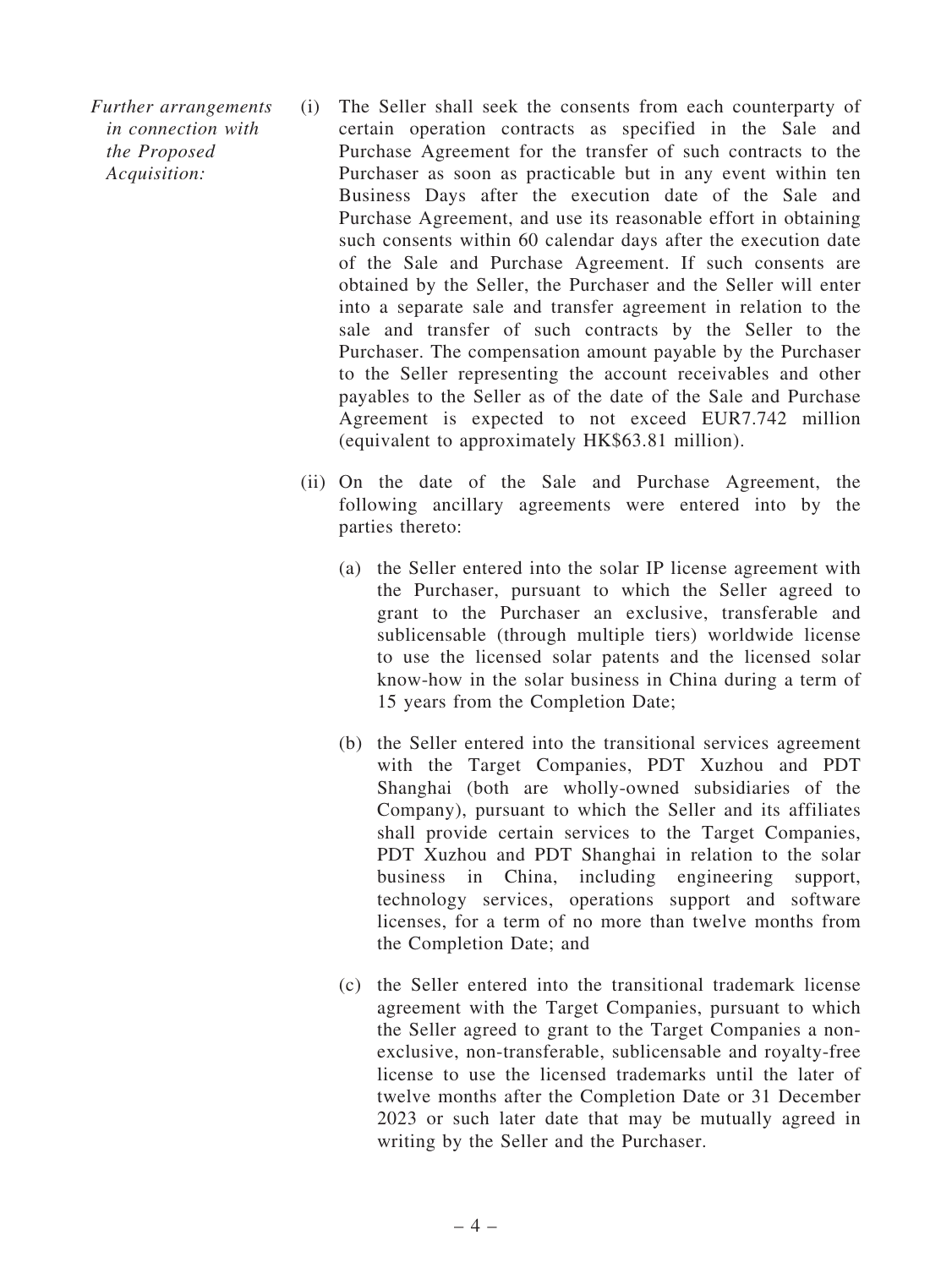Each of the solar IP license agreement, the transitional services agreement and the transitional trademark license agreement shall take effect upon Completion.

#### INFORMATION ON THE TARGET COMPANIES

The Target Companies were incorporated in the PRC and wholly owned by the Seller as at the date of this announcement. The Target Companies are principally engaged in the development, marketing, sale and installing of products and services for use in the solar industry to customers headquartered in the PRC.

According to the audited consolidated financial statements of the Target Companies prepared in accordance with International Financial Reporting Standards, as at 31 March 2022, the total assets and net assets of the Target Companies amounted to approximately RMB57.1 million and RMB20.0 million, respectively. The table below sets out the net profit/(loss) attributable to the Target Companies (before and after taxes and extraordinary items) for the two financial years ended 31 December 2021:

|                                                         | RMB million | For the year ended For the year ended<br>31 December 2020 31 December 2021<br><b>RMB</b> million |
|---------------------------------------------------------|-------------|--------------------------------------------------------------------------------------------------|
| Net profit/(loss) after tax and extraordinary<br>items  | 4.2         | 2.0                                                                                              |
| Net profit/(loss) before tax and extraordinary<br>items | 5.6         | 2.2                                                                                              |

#### REASONS FOR AND BENEFIT OF THE PROPOSED ACQUISITION

The Seller, RENA Technologies GmbH, is a worldwide leading manufacturer of wet processing equipment for semiconductor, green energy, medtech and glass. The Seller, including the Target Companies, has been conducting the solar business in China for many years and has obtained a top tier customer base in the PRC. Through the transaction and arrangements such as exclusivity and non-compete provisions contemplated under the agreements, the Company (as enlarged by the Proposed Acquisition) will operate such business. The Seller will continue its solar business and technology development outside the PRC. The Board is of the view that the Proposed Acquisition will benefit the Company from the areas as below:

(a) The Proposed Acquisition will significantly expedite the development of the Company's business segment of solar cell equipment. The intellectual property rights under the licensing agreement comprise leading technologies of manufacturing high-throughput cleaning equipment and copper plating equipment which are in great demands in the PRC market. Leveraging the resources of the Shareholders, the existing customer base of the Company will continue to be expanded and provide a solid ground for future growth;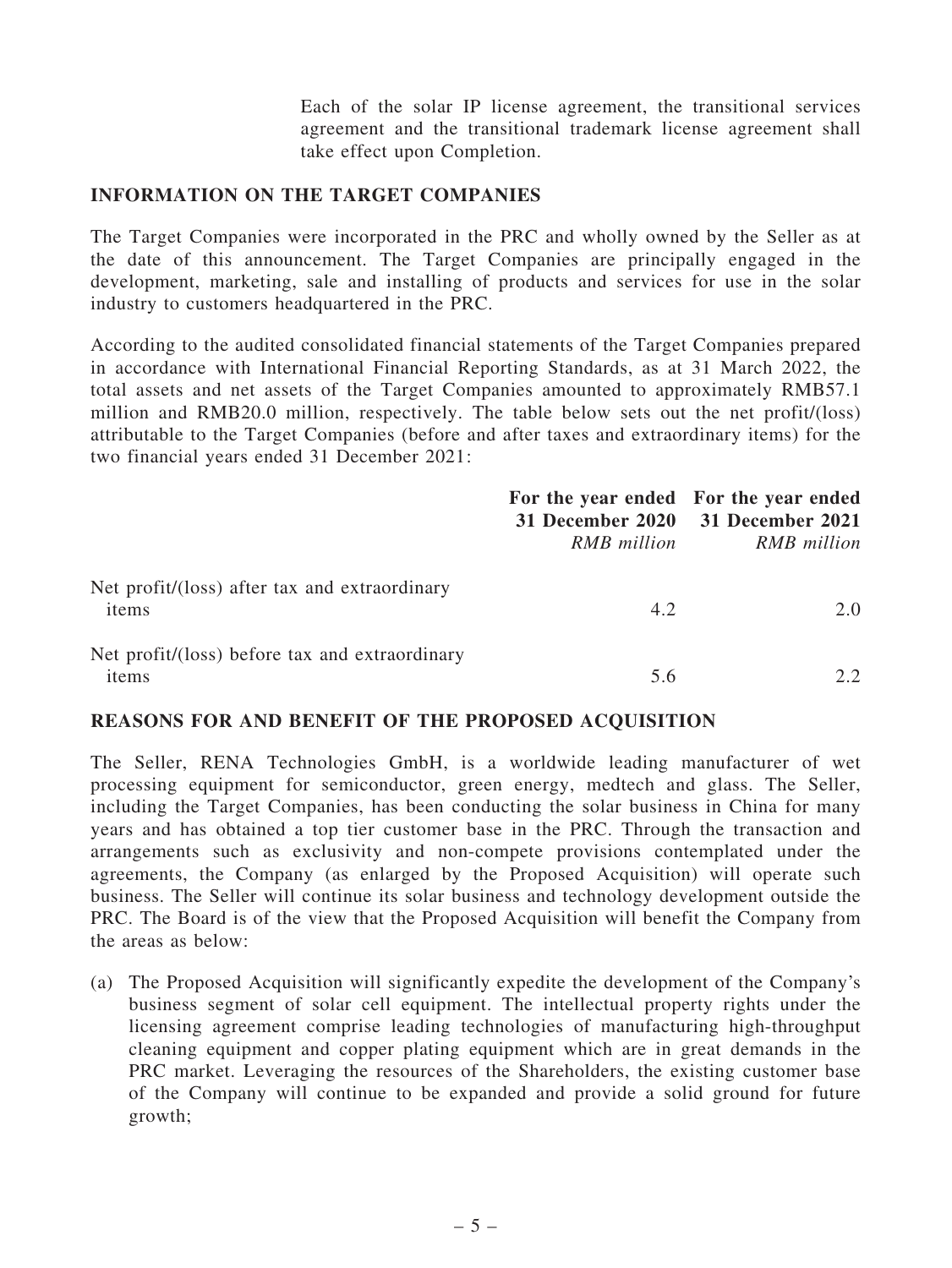- (b) By using the Company's existing production facilities and workforces in Xuzhou and with the onsite supports from the engineers of the Seller, the profitability of the solar business in China is expected to be improved in the short term. It is expected to be further improved after the localization of the supply chains in the middle term and this will provide great competitive advantages to the Company's business segment of solar cell equipment; and
- (c) The advanced know-hows contained in the solar business in China may also facilitate the Company to establish a productive management system which benefit the business segments of both solar power equipment and semiconductor equipment as a whole.

The Directors consider that the terms of the Sale and Purchase Agreement are entered into on normal commercial terms, which are fair and reasonable; and the Proposed Acquisition is in the interests of the Company and the Shareholders as a whole.

### INFORMATION ON THE PARTIES

The Company is an investment holding company incorporated in Bermuda with limited liability and principally engaged in the advanced manufacturing business for semiconductor and solar power and holding global energy assets.

The Purchaser is a wholly-owned subsidiary of the Company established for the purpose of investment holding.

The Seller is a limited liability company incorporated and existing under the laws of Germany, which is principally engaged in wet processing equipment for semiconductor, green energy, medtech and glass. It is majority-owned by funds advised by Equistone Partners Europe Limited and its management team. The investors of such funds are global institutional investors from across Europe, North America, the Gulf and Asia. No investor in such funds ultimately holds an interest of 10% or more in the Seller. Equistone Partners Europe Limited is a private alternative investment fund manager authorised and regulated in the United Kingdom by the Financial Conduct Authority. It operates across the Benelux, France, Germany, Switzerland and the United Kingdom.

#### IMPLICATIONS UNDER THE LISTING RULES

As the highest applicable percentage ratio (as defined in Rule 14.07 of the Listing Rules) in respect of the Proposed Acquisition is more than 5% but less than 25%, the Proposed Acquisition constitutes a discloseable transaction for the Company, and is therefore subject to the reporting and announcement requirements, but exempt from Shareholder's approval requirement under Chapter 14 of the Listing Rules.

Completion is conditional upon the satisfaction or, if applicable, wavier of the conditions set out in the Sale and Purchase Agreement. Accordingly, the Proposed Acquisition may or may not proceed. Shareholders and potential investors should exercise caution when dealing in the securities of the Company, and in case of any doubt, they should consult their professional advisors.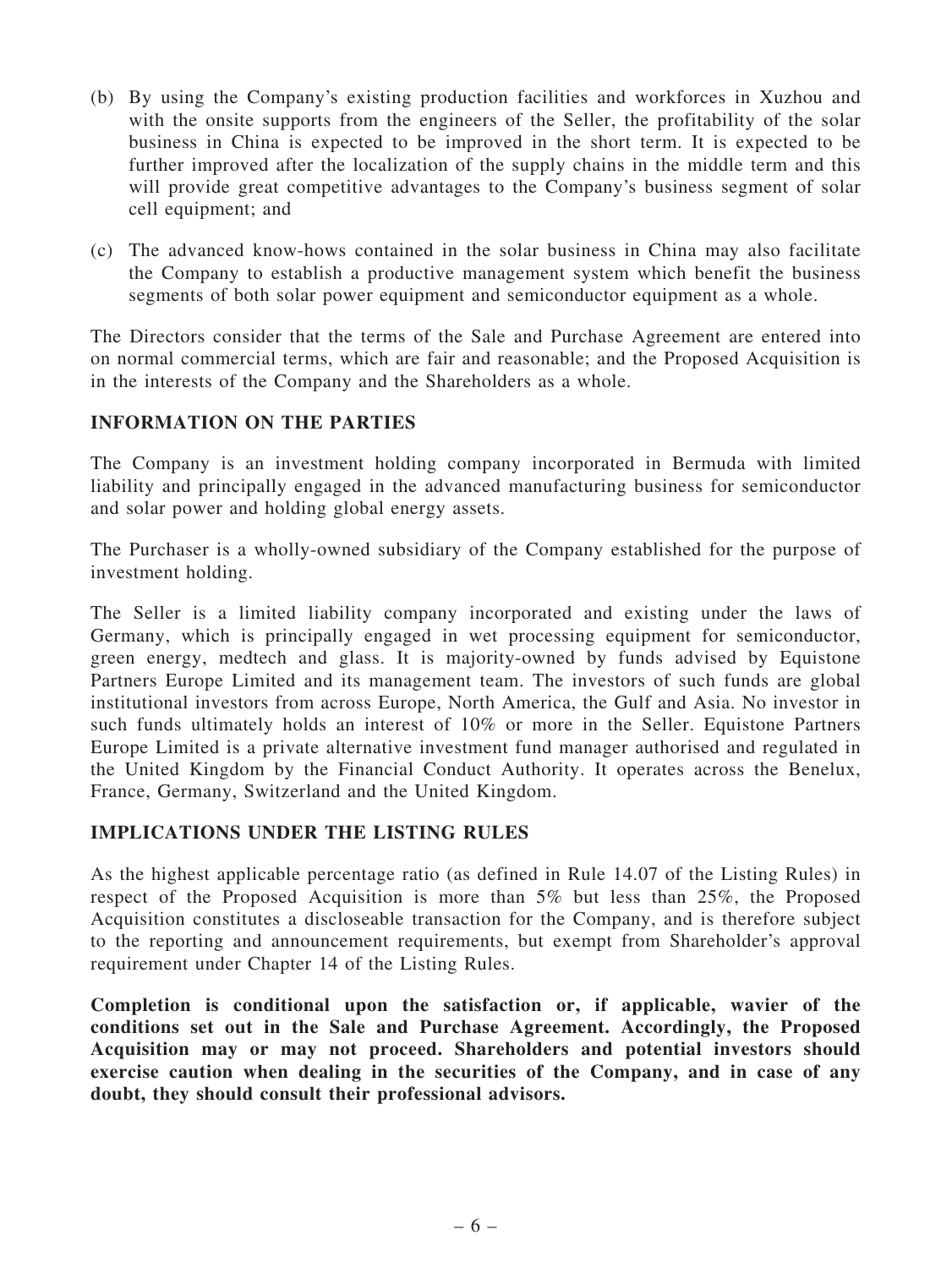## DEFINITIONS

In this announcement, unless the context otherwise requires, the words and expressions below shall have the following meanings when used herein:

| "Board"                | the board of directors of the Company                                                                                                                                                                                                                                                                       |
|------------------------|-------------------------------------------------------------------------------------------------------------------------------------------------------------------------------------------------------------------------------------------------------------------------------------------------------------|
| "Business Day"         | any day, other than Saturdays and Sundays, on which banks<br>are open for general business in Frankfurt am Main<br>(Germany), Munich (Germany), the PRC and Hong Kong                                                                                                                                       |
| "Company"              | IDG Energy Investment Limited, a company incorporated in<br>Bermuda with limited liability whose shares are listed on<br>the Main Board of the Stock Exchange (Stock code: 650)                                                                                                                             |
| "Completion"           | the completion of the Sale and Purchase Agreement, which<br>shall take place within 15 Business Days after the day on<br>which the conditions are satisfied or waived or at any other<br>time or date agreed upon in writing by the Seller and the<br>Purchaser pursuant to the Sale and Purchase Agreement |
| "Completion Date"      | the date of the Completion                                                                                                                                                                                                                                                                                  |
| "connected person(s)"  | has the meaning ascribed to it under the Listing Rules                                                                                                                                                                                                                                                      |
| "Director(s)"          | the director(s) of the Company                                                                                                                                                                                                                                                                              |
| "EUR"                  | European dollars, the lawful currency of the European<br>Union                                                                                                                                                                                                                                              |
| "HK\$"                 | Hong Kong dollars, the lawful currency of Hong Kong                                                                                                                                                                                                                                                         |
| "Hong Kong"            | Hong Kong Special Administrative Region of the People's<br>Republic of China                                                                                                                                                                                                                                |
| "Listing Rules"        | the Rules Governing the Listing of Securities on The Stock<br>Exchange of Hong Kong Limited                                                                                                                                                                                                                 |
| "PDT Shanghai"         | Productive Technologies (Shanghai) Ltd.* (上海普達特<br>半導體設備有限公司), a wholly-owned subsidiary of the<br>Company as at the date of this announcement                                                                                                                                                              |
| "PDT Xuzhou"           | Productive Technologies (Xuzhou) Ltd.* (普達特半導體設<br>備(徐州)有限公司), a wholly-owned subsidiary of the<br>Company as at the date of this announcement                                                                                                                                                              |
| "PRC"                  | the People's Republic of China, for the purpose of this<br>announcement, excluding Hong Kong, Macau Special<br>Administrative Region thereof and Taiwan                                                                                                                                                     |
| "Proposed Acquisition" | the proposed acquisition of the entire equity interest in the<br>Target Companies from the Seller pursuant to the Sale and<br>Purchase Agreement                                                                                                                                                            |